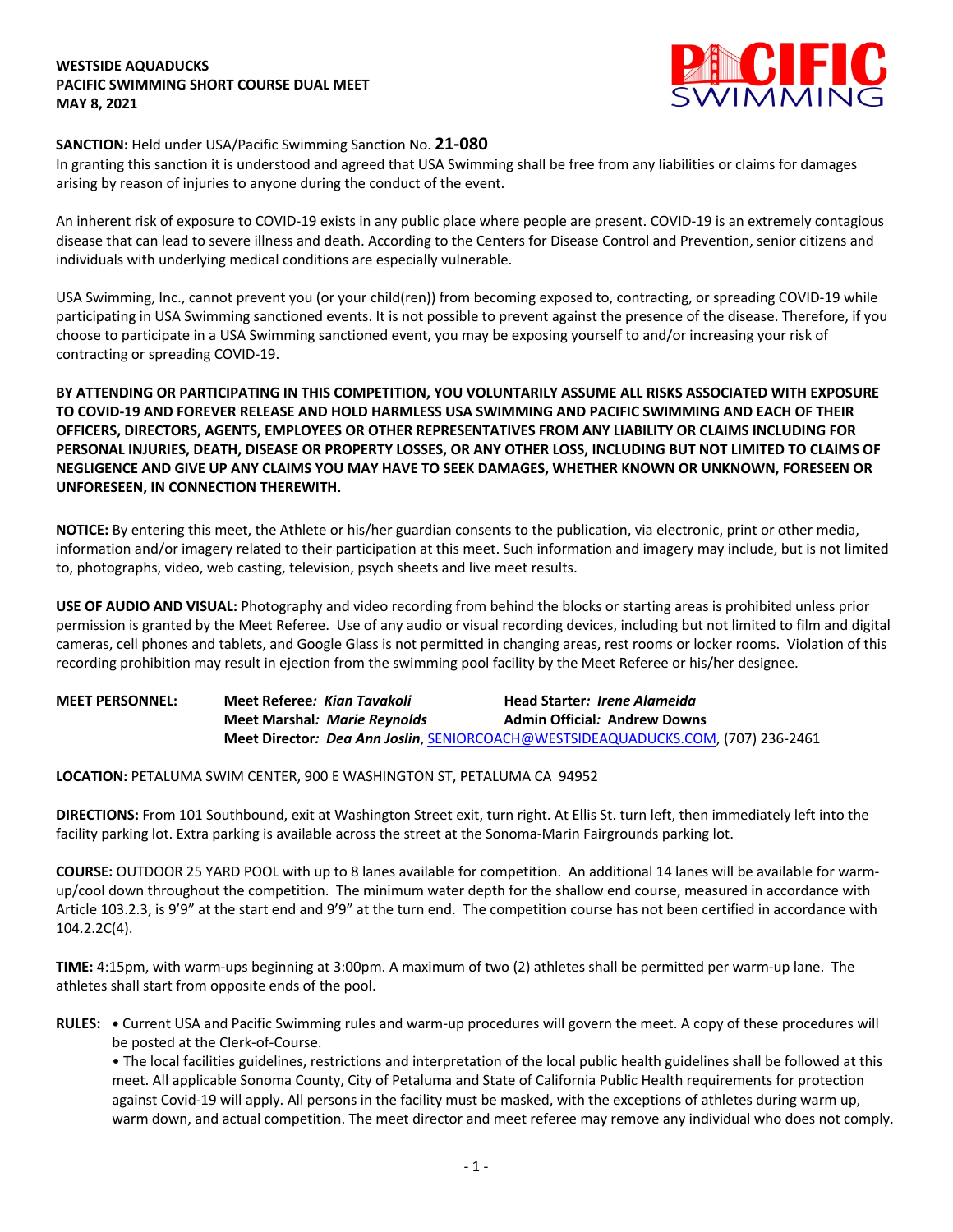• All applicable adults participating in or associated with this meet, acknowledge that they are subject to the provisions of the USA Swimming Minor Athlete Abuse Prevention Policy ("MAAPP"), and that they understand that compliance with the MAAPP policy is a condition of participation in the conduct of this competition.

- All events are timed finals.
- All events will swim fast to slow.
- Athletes may compete in **a maximum of 3** events per day.
- All Athletes ages 12 and under should complete competition within four (4) hours.

• Entries will be accepted until the number of splashes exceeds the estimated time line, per the "Four-Hour Rule," based on the Athletes age and gender, or when the number of entered athletes reaches maximum capacity per local/facility restrictions.

**•** If local conditions warrant it the Meet Referee, with the concurrence of the Meet Director, may require a mandatory scratch down. Immediate cash refunds will be made for any mandatory scratches.

• **All Coaches and Officials must wear their USA Swimming membership cards in a visible manner.** 

**ATTENTION HIGH SCHOOL ATHLETES:** If you are a high school athlete in season, you need to be Unattached from this meet. It is the athlete's responsibility to be Unattached from this meet. You can un-attach at the meet if necessary. This does not apply to athletes swimming under the rules of the Nevada Interscholastic Activities Association (NIAA).

**UNACCOMPANIED ATHLETES:** Any USA Swimming Athlete-Member competing at the meet must be accompanied by a USA Swimming Member-Coach for the purposes of Athlete supervision during warm-up, competition and warm-down. If a Coach-Member of the Athlete's USA Swimming Club does not attend the meet to serve in said supervisory capacity, it is the responsibility of the Athlete or the Athlete's legal guardian to arrange for supervision by a USA Swimming Member-Coach. The Meet Director or Meet Referee may assist the Athlete in making arrangements for such supervision; however, it is recommended that such arrangements be made in advance of the meet by the Athlete's USA Swimming Club Member-Coach.

**RACING STARTS:** Athletes must be certified by a USA Swimming member-coach as being proficient in performing a racing start or must start the race in the water. It is the responsibility of the Athlete or the Athlete's legal guardian to ensure compliance with this requirement.

**RESTRICTIONS:** • Smoking and the use of other tobacco products is prohibited on the pool deck, in the locker rooms, in spectator

- seating, on standing areas and in all areas used by Athletes, during the meet and during warm-up periods.
- Sale and use of alcoholic beverages is prohibited in all areas of the meet venue.
- No glass containers are allowed in the meet venue.
- No propane heater is permitted except for snack bar/meet operations.
- All shelters must be properly secured.
- Deck Changes are prohibited.

• Destructive devices, to include but not limited to, explosive devices and equipment, firearms (open or concealed), blades, knives, mace, stun guns and blunt objects are strictly prohibited in the swimming facility and its surrounding areas. If observed, the Meet Referee or his/her designee may ask that these devices be stored safely away from the public or removed from the facility. Noncompliance may result in the reporting to law enforcement authorities and ejection from the facility. Law enforcement officers (LEO) are exempt per applicable laws.

• Operation of a drone, or any other flying apparatus, is prohibited over the venue (pools, Athlete/Coach areas, Spectator areas and open ceiling locker rooms) any time Athletes, Coaches, Officials and/or Spectators are present.

• All participants and spectators must enter and exit using the labeled gates and must obey all of the posted signage in the facility.

**ELIGIBILITY:** • Athletes must be current members of USA Swimming and enter their name and registration number on the meet entry card as they are shown on their Registration Card. If this is not done, it may be difficult to match the Athlete with the registration and times database. The meet host will check all Athlete registrations against the SWIMS database and if not found to be registered, the Meet Director shall accept the registration at the meet (a \$10 surcharge will be added to the regular registration fee). Duplicate registrations will be refunded by mail.

• Meet is open only to qualified athletes registered with either **WESTSIDE AQUADUCKS** or **HUMBOLDT SWIM CLUB**. Athletes who are unattached but participating with either team are eligible to compete.

• Entries with **"NO TIME" will be accepted.**

• Disabled Athletes are welcome to attend this meet and should contact the Meet Director or Meet Referee regarding any special accommodations on entry times and seeding per Pacific Swimming policy.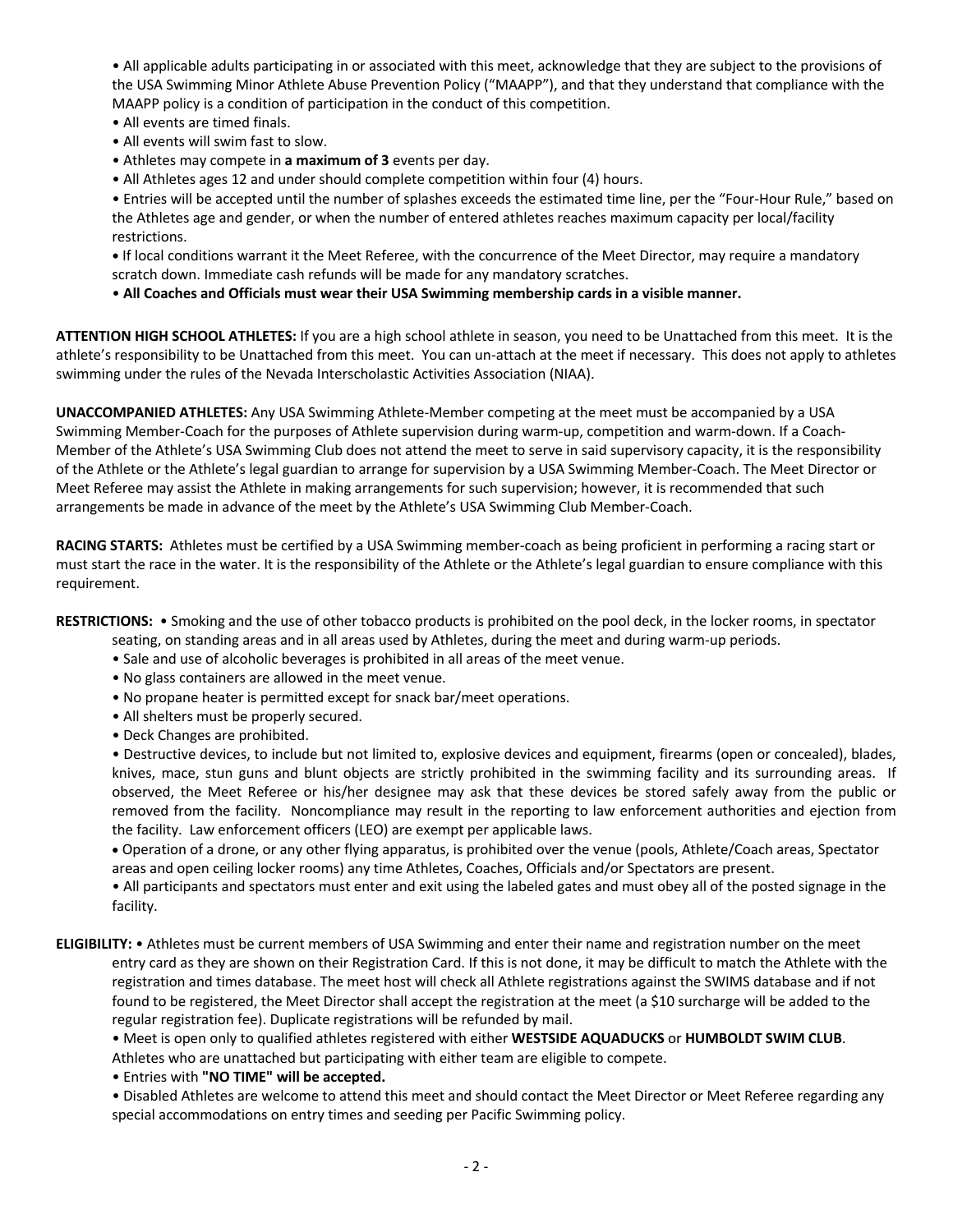• Athletes 19 years of age and over may compete in the meet for time only, no awards. Such Athletes must have met standards for the 17-18 age group.

• The Athlete's age will be the age of the Athlete on the first day of the meet.

**ENTRY FEES:** \$25 flat fee per athlete. Entries will be rejected if payment is not sent at time of request. No refunds will be made, except mandatory scratch downs.

**HY-TEK ENTRY**: Entries will be submitted by each team via Hy-Tek file, which will be emailed to coaches directly. Team entry files will be mailed to Dea Ann Joslin at Seniorcoach@westsideaquaducks.com no later than 8:00pm on Sunday, May 2, 2021.

**MAILED OR HAND DELIVERED ENTRIES**: Entries must be on the attached consolidated entry form. Forms must be filled out completely and printed clearly with Athlete's best time. Entries must be postmarked by **April 30 2021** or hand delivered by 6:30 PM **May 2, 2021.** No late entries will be accepted. Requests for confirmation of receipt of entries should include a self-addressed envelope.

**Make check payable to**: **AQUADUCKS INC.**

| Mail entries to:    Dea Ann Joslin | Hand deliver entries to: Dea Ann Joslin |                    |
|------------------------------------|-----------------------------------------|--------------------|
| 157 Webster Street                 |                                         | 157 Webster Street |
| Petaluma, CA 94952                 |                                         | Petaluma. CA 94952 |

**CHECK-IN:** The meet shall be pre-seeded. Athletes shall report to the bull-pen area at their scheduled time for each event.

**SCRATCHES:** Any Athletes not reporting for or competing in an individual timed final event that they have entered shall not be penalized.

**AWARDS:** None.

**ADMISSION:** Free.

**MISCELLANEOUS:** No overnight parking is allowed. Facilities will not be provided after meet hours.

| <b>13 &amp; Over</b> | 12 & Under     | 10 & Under   |  |  |  |  |
|----------------------|----------------|--------------|--|--|--|--|
| 200 IM               | 200 IM         | 100 IM       |  |  |  |  |
| 100 Free             | 100 Free       | 100 Free     |  |  |  |  |
| <b>100 Fly</b>       | <b>100 Fly</b> | 50 Fly       |  |  |  |  |
| 25 Free              | 25 Free        | 25 Free      |  |  |  |  |
| 400 IM               | 400 IM         | 400 IM       |  |  |  |  |
| 200 M Relay          | 200 M Relay    | 100 M Relay  |  |  |  |  |
| 100 Brst             | 100 Brst       | 50 Brst      |  |  |  |  |
| 50 Free              | 50 Free        | 50 Free      |  |  |  |  |
| 100 Back             | 100 Back       | 50 Back      |  |  |  |  |
| 200 Free             | 200 Free       |              |  |  |  |  |
| 200 Fr Relay         | 200 Fr Relay   | 100 Fr Relay |  |  |  |  |

## **EVENT SUMMARY:**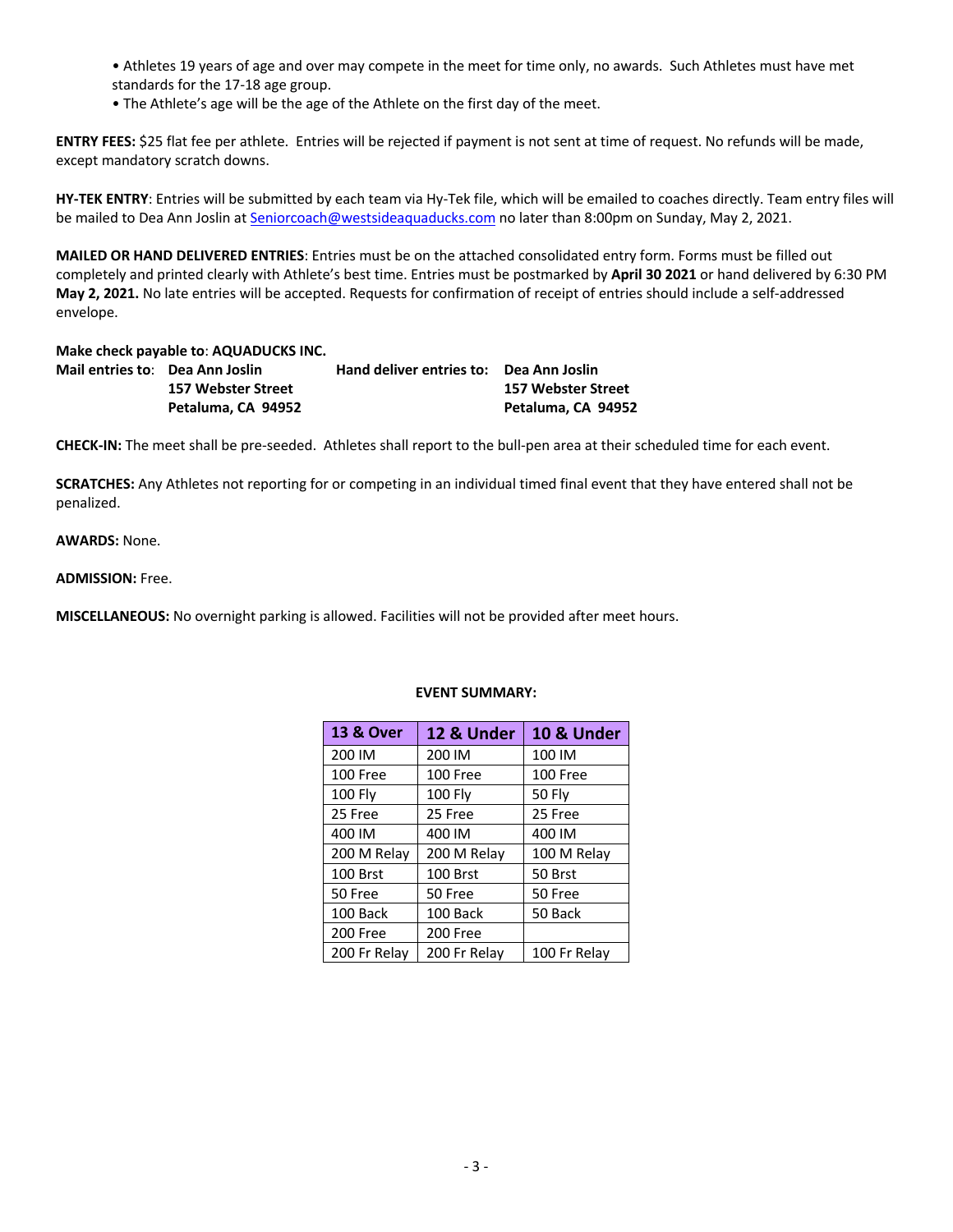## **EVENTS**

| Event# | <b>Event Description</b>          |  |  |  |  |
|--------|-----------------------------------|--|--|--|--|
| 1      | 13 & Over Mixed 200 IM            |  |  |  |  |
| 2      | 12 & Under Mixed 200 IM           |  |  |  |  |
| 3      | 10 & Under Mixed 100 IM           |  |  |  |  |
| 4      | 13 & Over Mixed 100 Free          |  |  |  |  |
| 5      | 12 & Under Mixed 100 Free         |  |  |  |  |
| 6      | 10 & Under Mixed 100 Free         |  |  |  |  |
| 7      | 13 & Over Mixed 100 Fly           |  |  |  |  |
| 8      | 12 & Under Mixed 100 Fly          |  |  |  |  |
| 9      | 10 & Under Mixed 50 Fly           |  |  |  |  |
| 10     | Open Mixed 25 Free                |  |  |  |  |
| 11     | 13 & Over Mixed 400 IM            |  |  |  |  |
| 12     | 12 & Under Mixed 400 IM           |  |  |  |  |
| 13     | 13 & Over Mixed 200 Medley Relay  |  |  |  |  |
| 14     | 12 & Under Mixed 200 Medley Relay |  |  |  |  |
| 15     | 10 & Under Mixed 100 Medley Relay |  |  |  |  |
| 16     | 13 & Over Mixed 100 Brst          |  |  |  |  |
| 17     | 12 & Under Mixed 100 Brst         |  |  |  |  |
| 18     | 10 & Under Mixed 50 Brst          |  |  |  |  |
| 19     | 13 & Over Mixed 50 Free           |  |  |  |  |
| 20     | 12 & Under Mixed 50 Free          |  |  |  |  |
| 21     | 10 & Under Mixed 50 Free          |  |  |  |  |
| 22     | 13 & Over Mixed 100 Back          |  |  |  |  |
| 23     | 12 & Under Mixed 100 Back         |  |  |  |  |
| 24     | 10 & Under Mixed 50 Back          |  |  |  |  |
| 25     | 13 & Over Mixed 200 Free          |  |  |  |  |
| 26     | 12 & Under Mixed 200 Free         |  |  |  |  |
| 27     | 10 & Under Mixed 100 Free Relay   |  |  |  |  |
| 28     | 13 & Over Mixed 200 Free Relay    |  |  |  |  |
| 29     | 12 & Over Mixed 200 Free Relay    |  |  |  |  |

Use the following URL to find the time standards: http://www.pacswim.org/swim-meet-times/standards